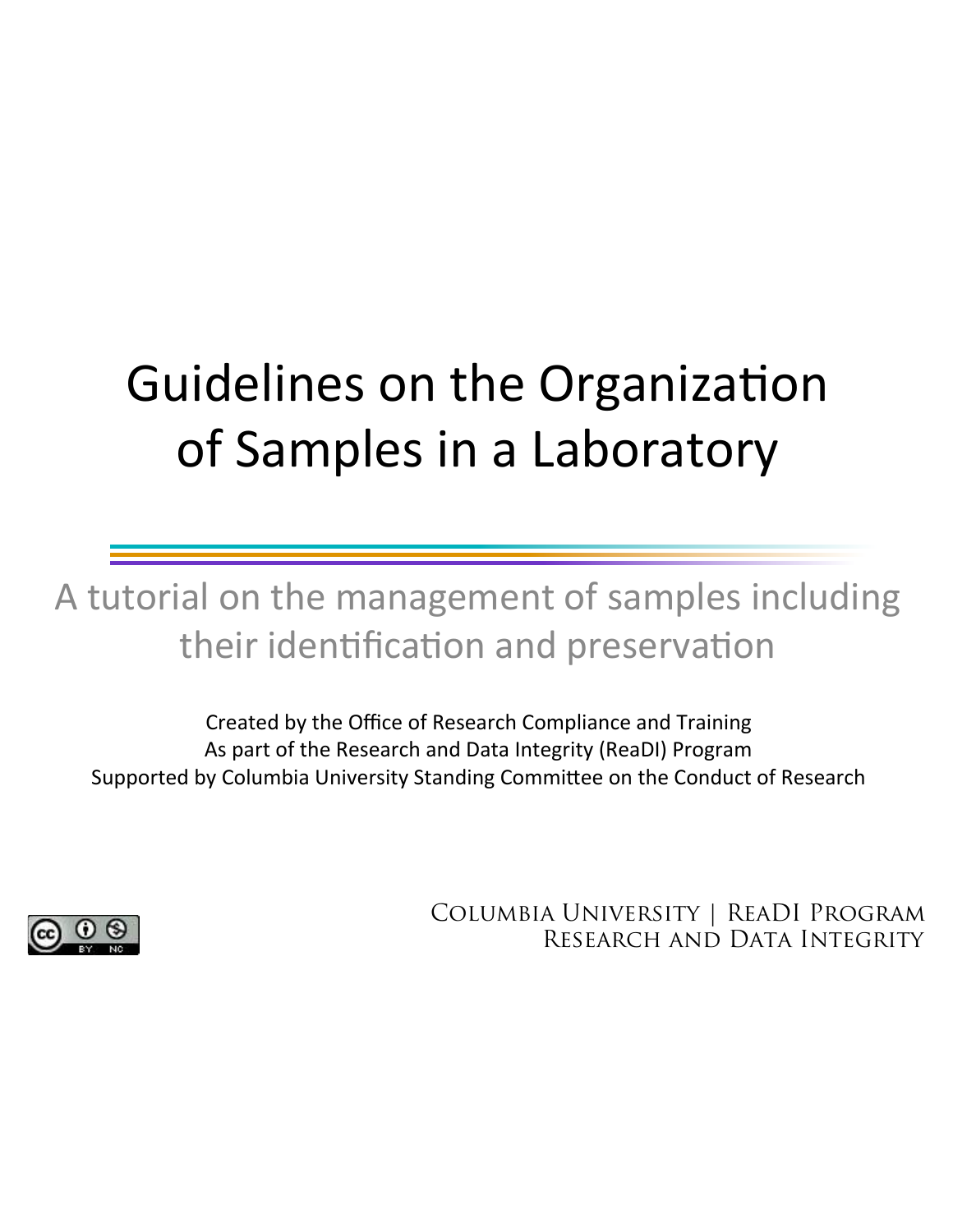# Introduction

- This tutorial provides an overview of generally effective practices for storage and organization of research samples
- You should follow guidelines established by:
	- Principal Investigator
	- Research discipline
	- Submission protocols required by external lab if samples are being sent out for analysis
- This tutorial does NOT cover samples collected for clinical research

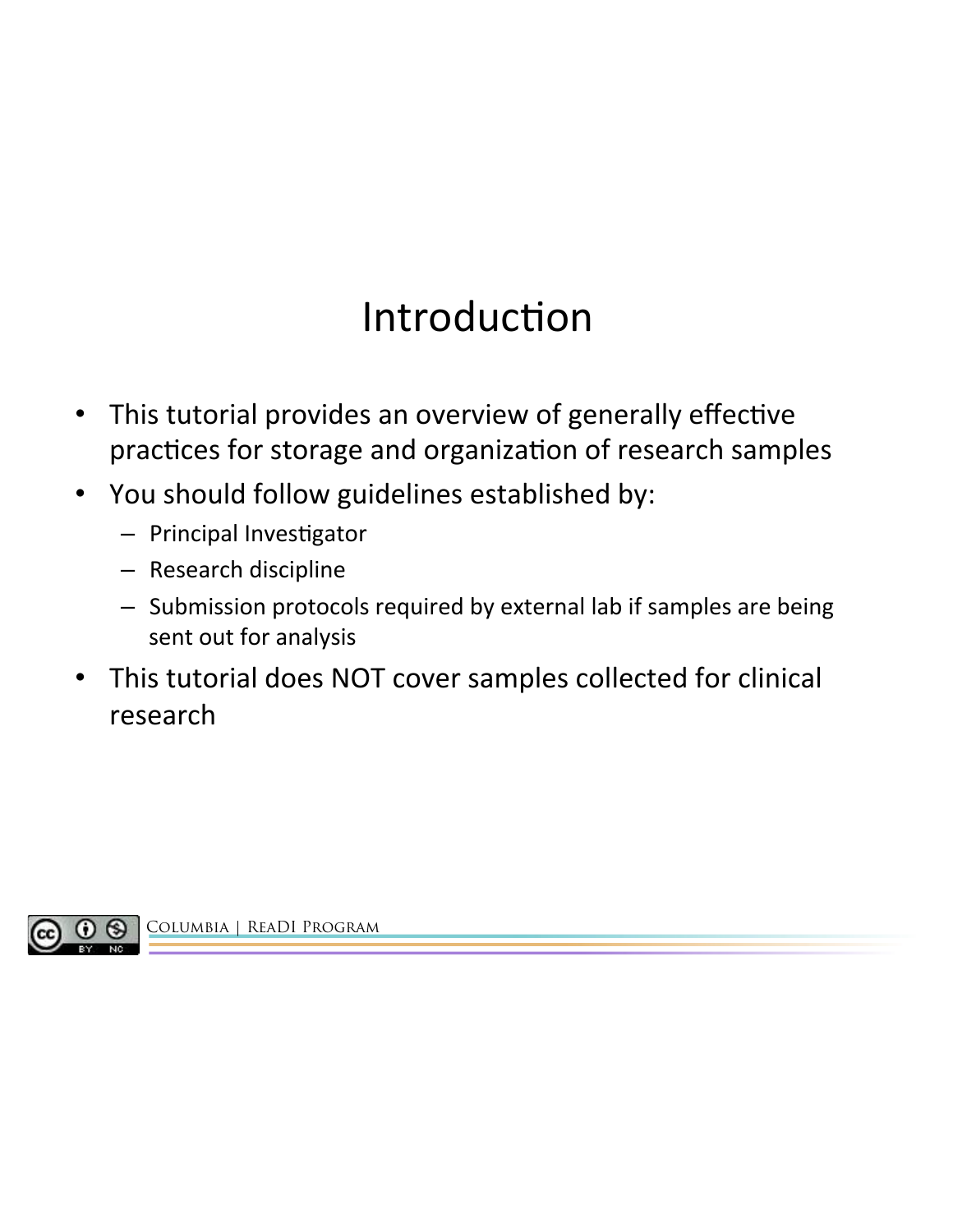#### Why Properly Label Samples?

- Reduces risk of contamination
- Reduces injury to self and others
- Maintains clean and organized working environment
- Avoids loss or damage to valuable samples
- Maintains integrity of research being conducted

#### Results of improperly labeled and stored samples = a laboratory nightmare



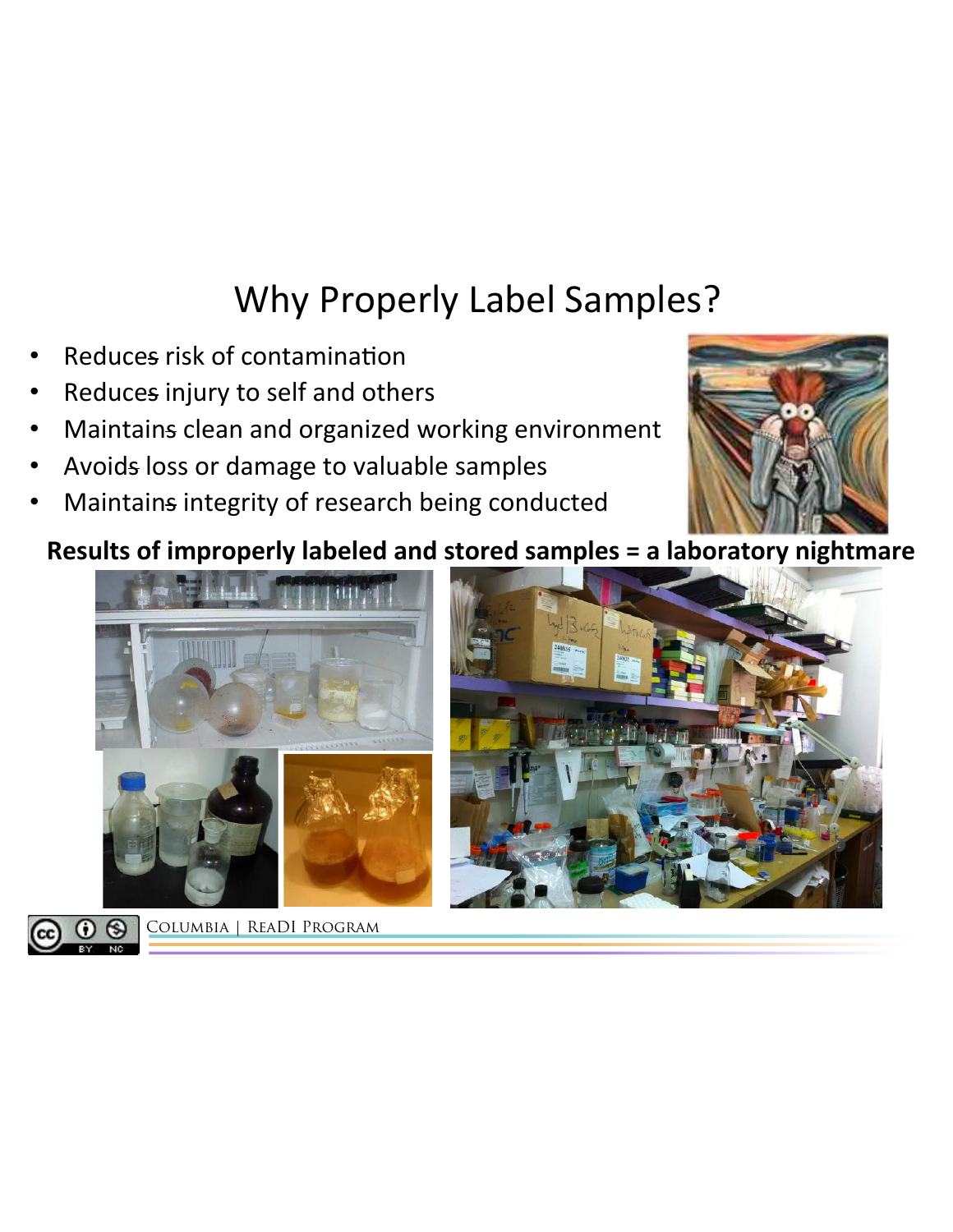# Key Information to Include

- Sample labels should include the following information (at a minimum):
	- Name/ini2als of researcher
	- Notebook code (links sample to specific notebook entry)
	- Date sample prepared
	- $-$  Sample identification such as:
		- Chemical structure or name
		- Identification number
		- Sample name
	- $-$  Any solvents, substrates, etc. sample is in/on



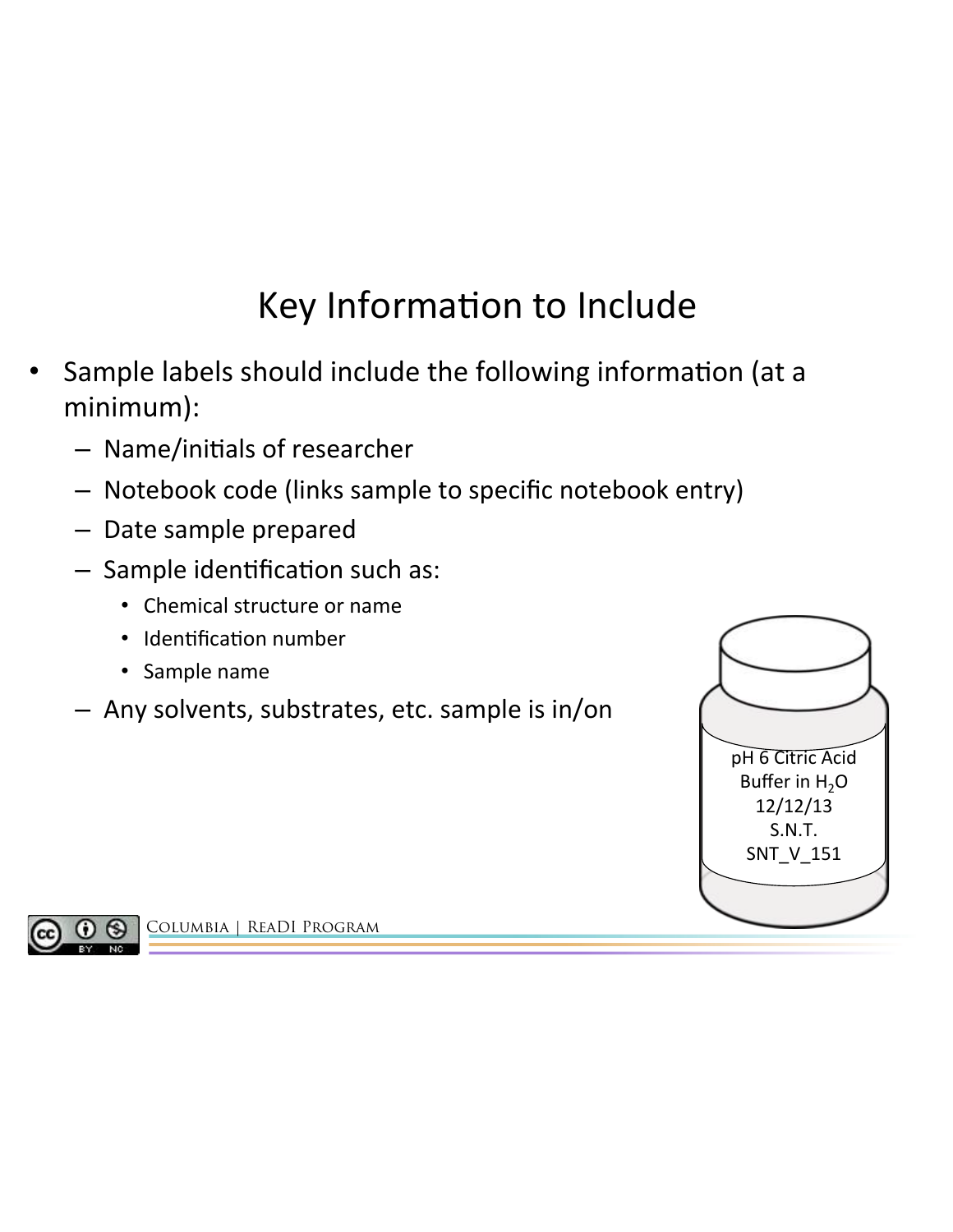# Samples Collected Outside a Laboratory

- An agreed upon labeling system should be followed by all persons collecting samples
- For samples collected outside the laboratory, other information important to the sample should be included on the label
	- $-$  Location where sample was collected (coordinates, address, etc.)
	- Variables that may affect sample, such as: air temperature, altitude, water depth, humidity, etc. during collection
	- $-$  Time of collection
	- Type of sample such as: sediment, fungi, rock dredge, etc.
- If collecting multiple samples, consider using pre-printed labels that can be completed during sample collection



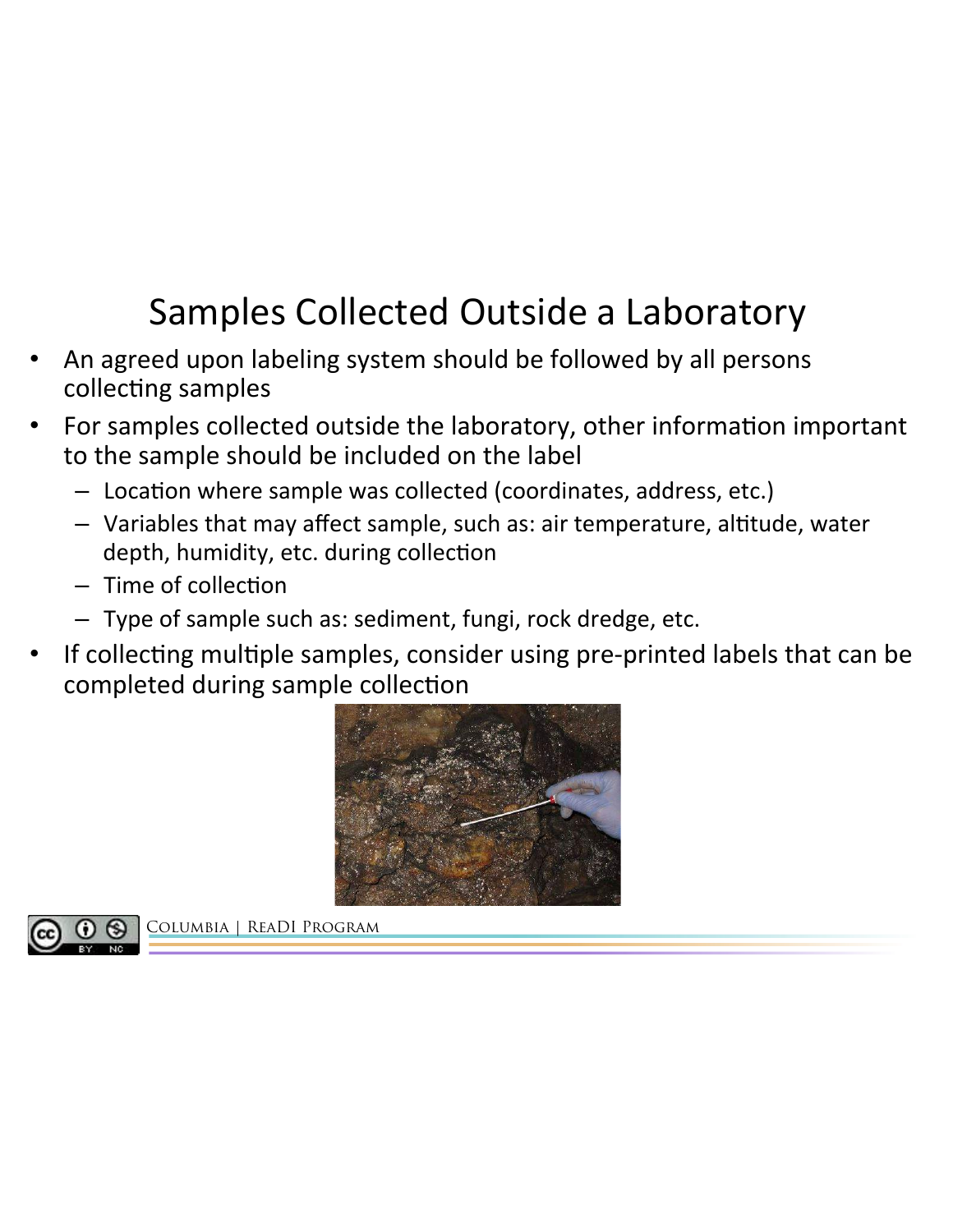#### Large Number of Samples Stored in Small Vials

- If many samples are being created and stored in small vials or centrifuge tubes, use a coding system
- Document coding system in laboratory notebook
- Many companies package vials in partitioned trays that can be used to inventory samples
- Include an index card that identifies the samples and the coding system in the same box as the samples
- Be sure the small vials are secure within the secondary container to avoid lost samples



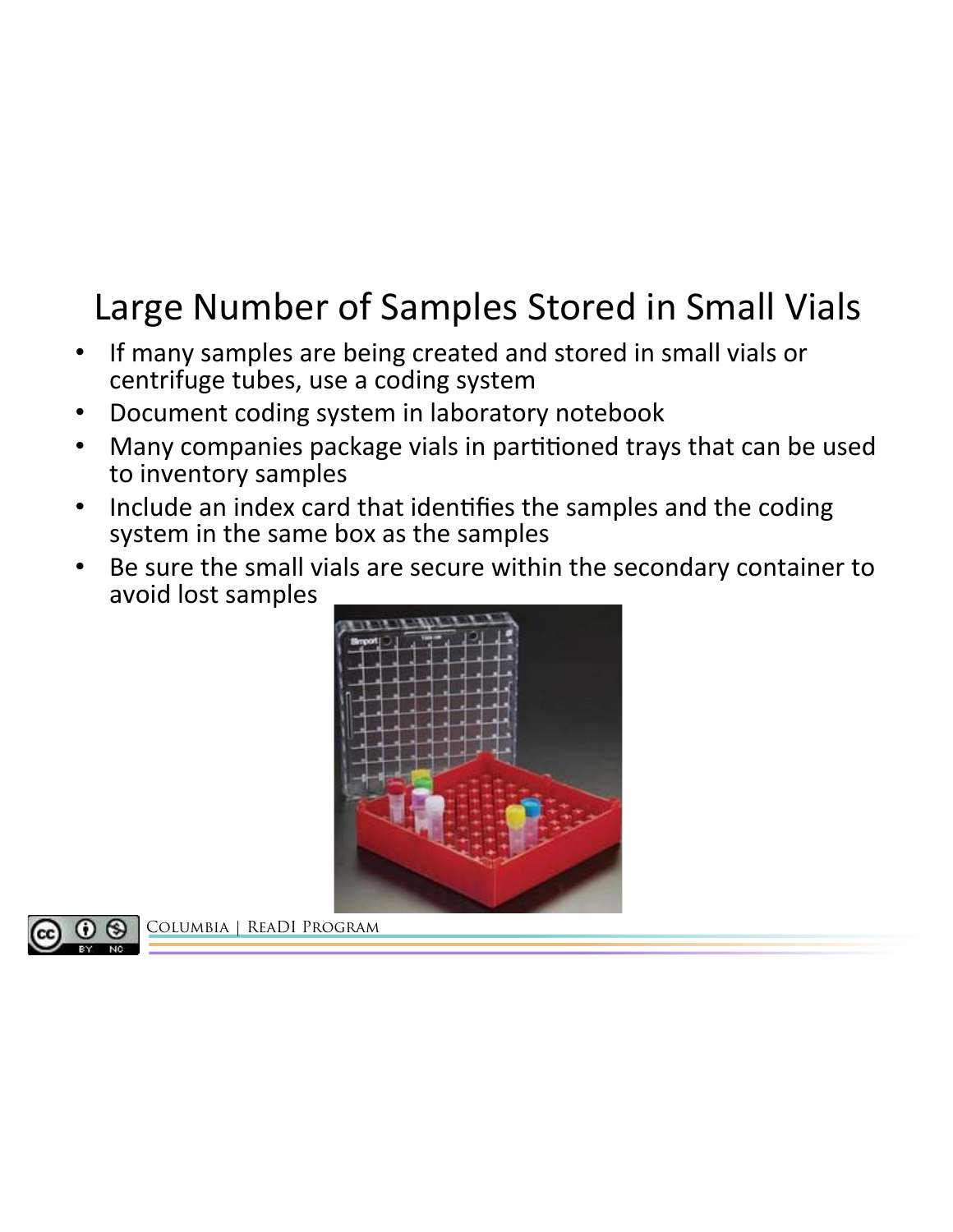# Sample Labeling Do's and Don'ts

- V Use appropriate label written with non- $x$  Write directly onto container with bleed ink or printed from a printer
- $\checkmark$  Use legible handwriting in a universal language understood by everybody in your lab
- $\checkmark$  Use clear tape to protect label
- $\checkmark$  Label without obstructing view of sample contents
- $\checkmark$  Place label evenly
- $\checkmark$  Choose a label suited for storage conditions (e.g. labels with special adhesive for temperatures at -70 $^{\circ}$ C)





- marker or wax pencil
- $x$  Write illegibly
- $x$  Use language not understood by everybody in laboratory
- $x$  Block view of contents with label
- $x$  Haphazardly place label



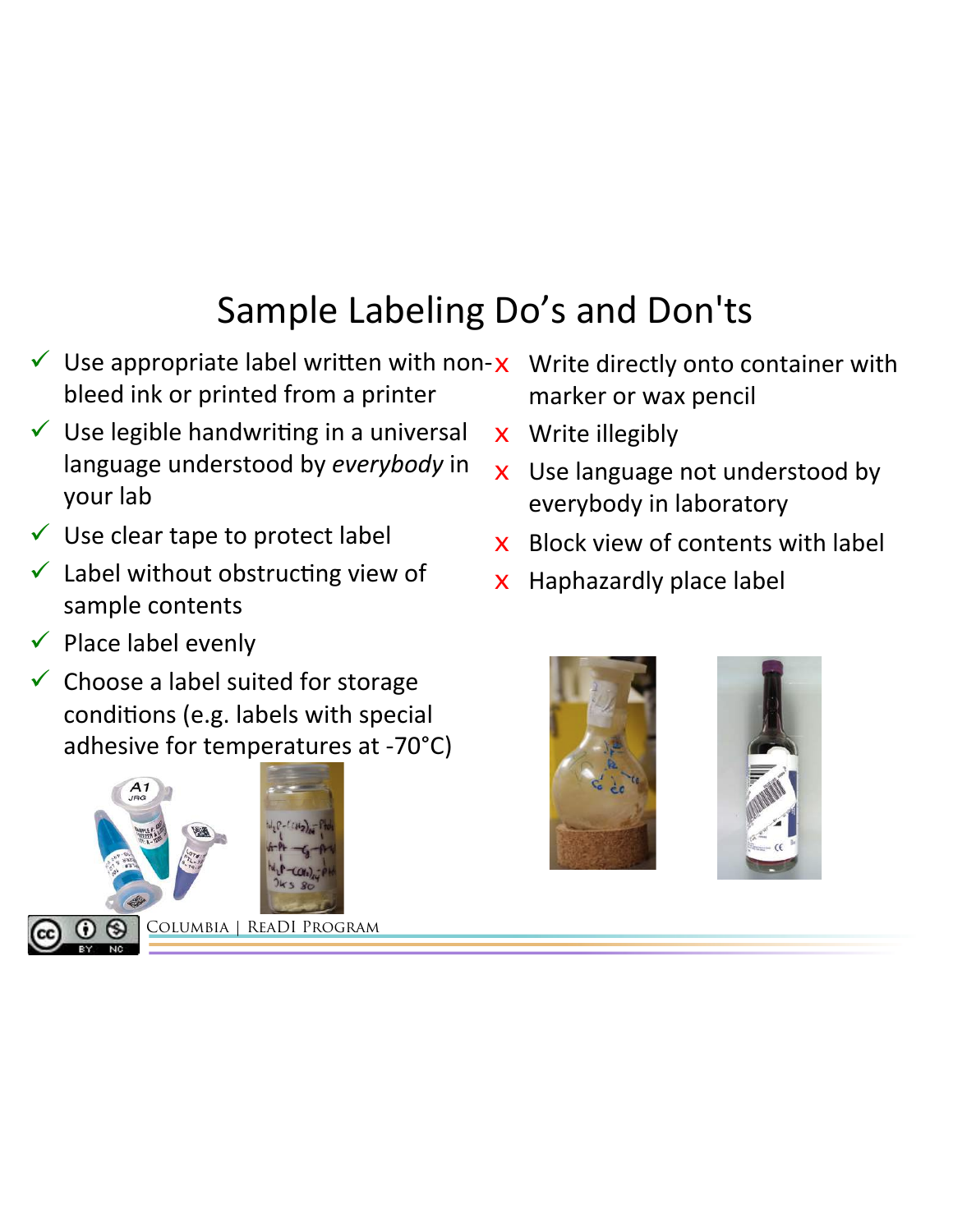#### Two Types of Samples

- **Active Samples** 
	- $-$  Samples that are a precursor to the next procedural step
	- $-$  Samples that require an incubation or wait period before next steps or analysis
	- $-$  The sample container is meant as temporary storage
	- $-$  Even if it is temporary storage, always include a label





- Passive Samples
	- Samples that are "complete"
	- $-$  Samples that are awaiting further analysis but it will not take place immediately
	- $-$  Choose an appropriate container and label for the type of storage

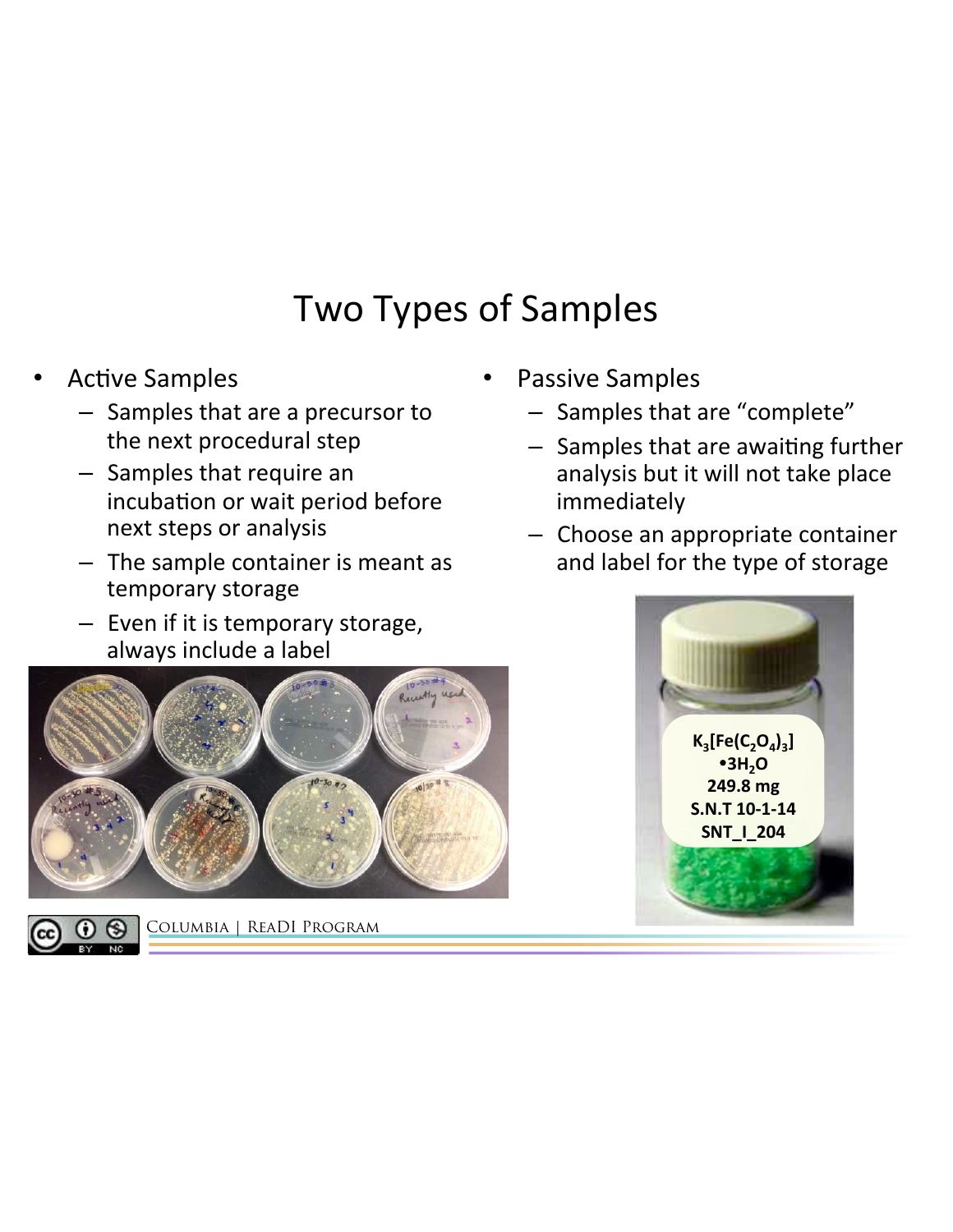#### Choose an Appropriate Container

Samples that are volatile should be in a tightly sealed container, to prevent evaporation.

Ex: crimp seal vials



Choose appropriate storage containers for samples that need to be stored in a freezer or refrigerator. Ex: cryo tubes



Light-sensitive samples should be in amber vials. Some researchers also wrap vials in aluminum foil. If wrapping in foil, include label on outside of foil.



Some containers may deteriorate in presence of some chemicals and elevated temperatures, which will contaminate sample--choose inert containers and caps.



**Cardboard** lined vial lids റ ഒ



Columbia | ReaDI Program PTFE lined vial lids Choose the container most appropriate for the length of storage, long-term vs. short-term.





Plastic (disposable) petri dish

Vs. Pyrex petri dish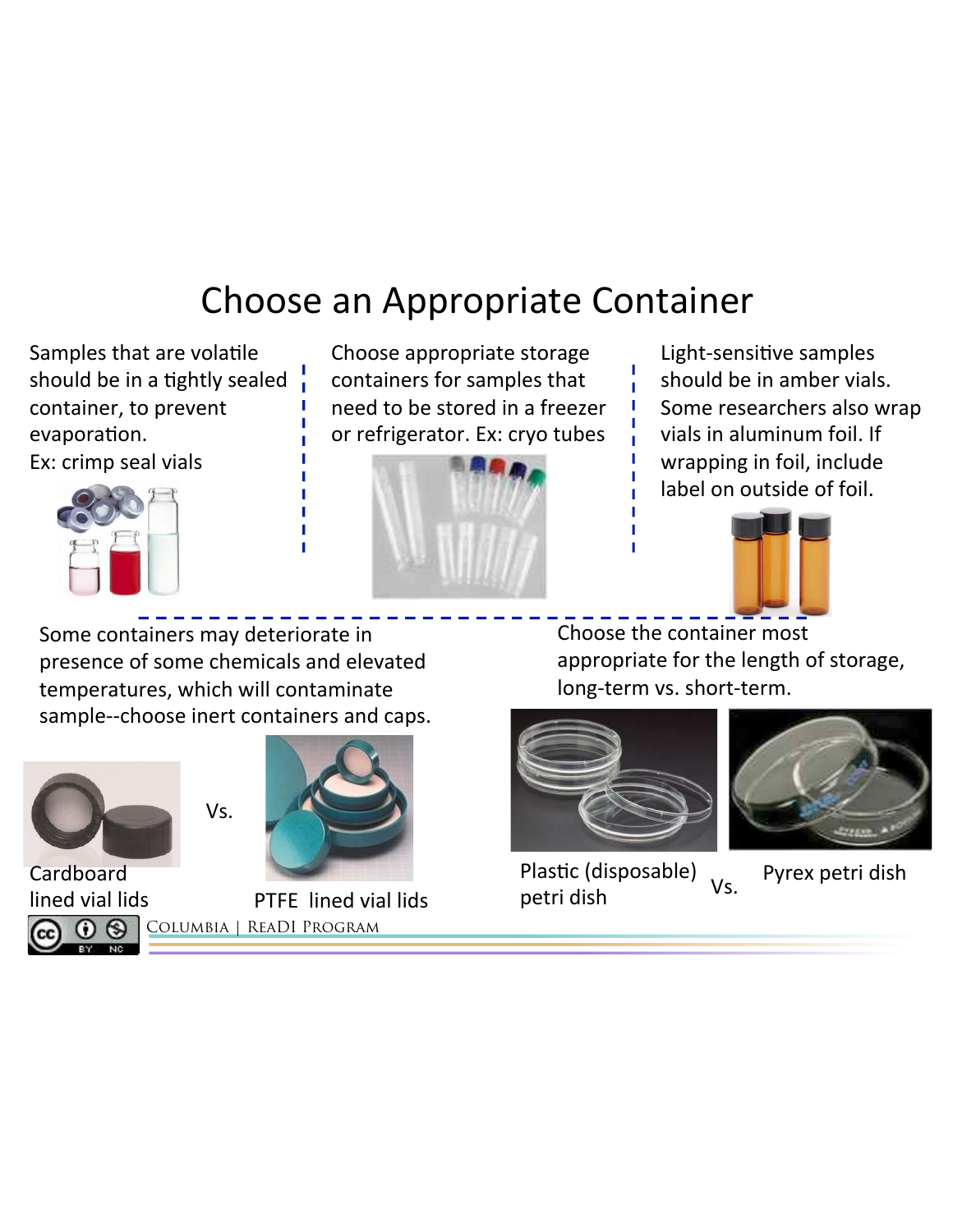#### Containers That Are Not Appropriate for Long-term (>1 week) Storage of Samples



Laboratory glassware is costly, not designed for long-term storage, and often lacks a method to tightly "cap" the container.



Plastic containers are not always sterile and not compatible with many solvents or extreme temperatures. Check manufacturer's recommendations before storing samples.



Weigh dishes should NEVER be used for storage of samples. 

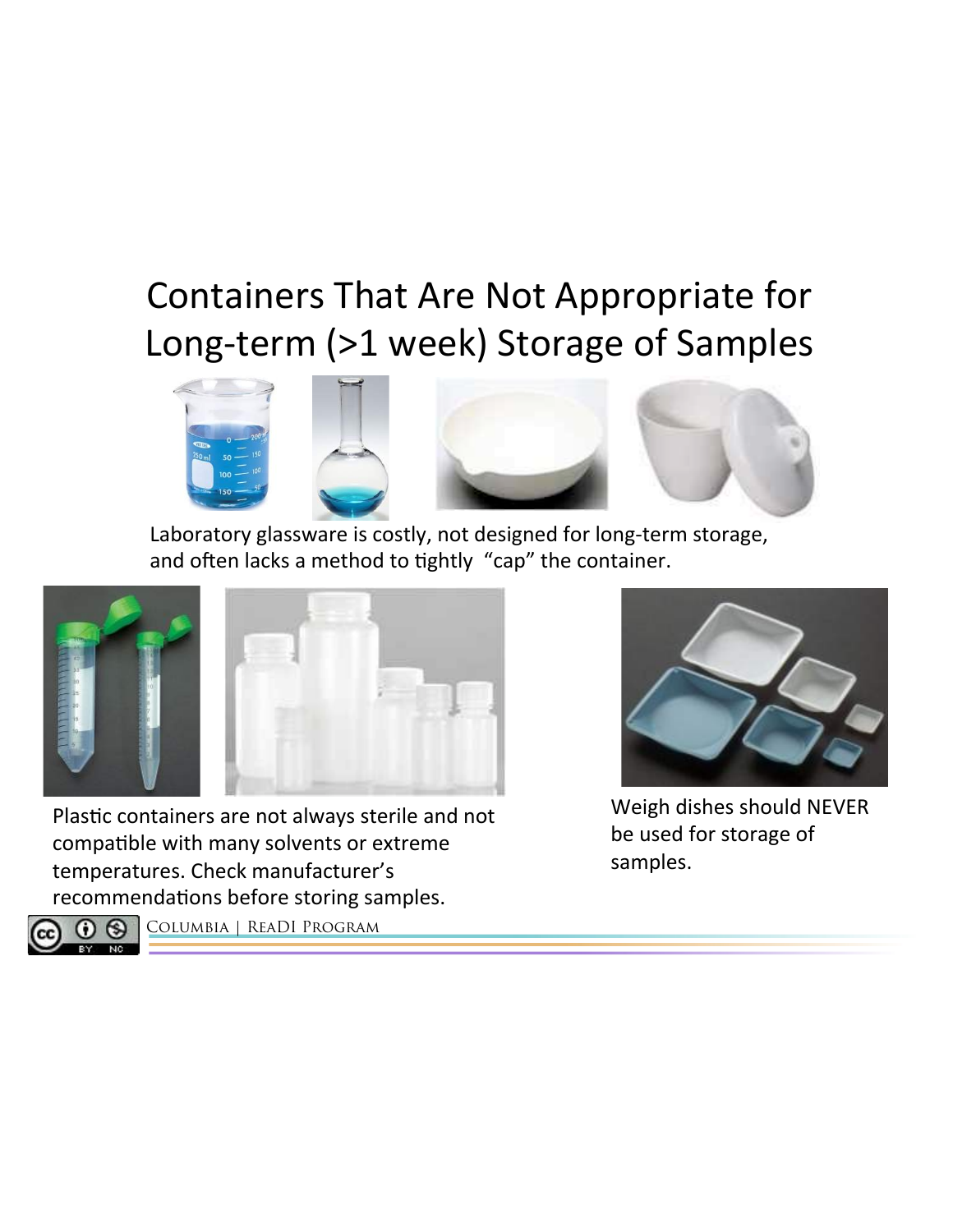#### Organization and Storage of Samples

Each researcher should have a labeled area in each of the shared laboratory spaces. Ex: lab bench, fridge, freezer, glovebox, etc.



Samples sensitive to air, temperature, and/or moisture should be prepared and stored in the appropriate environment. The label needs to note the environment required.



Group samples by type and/or project. Ex: minerals



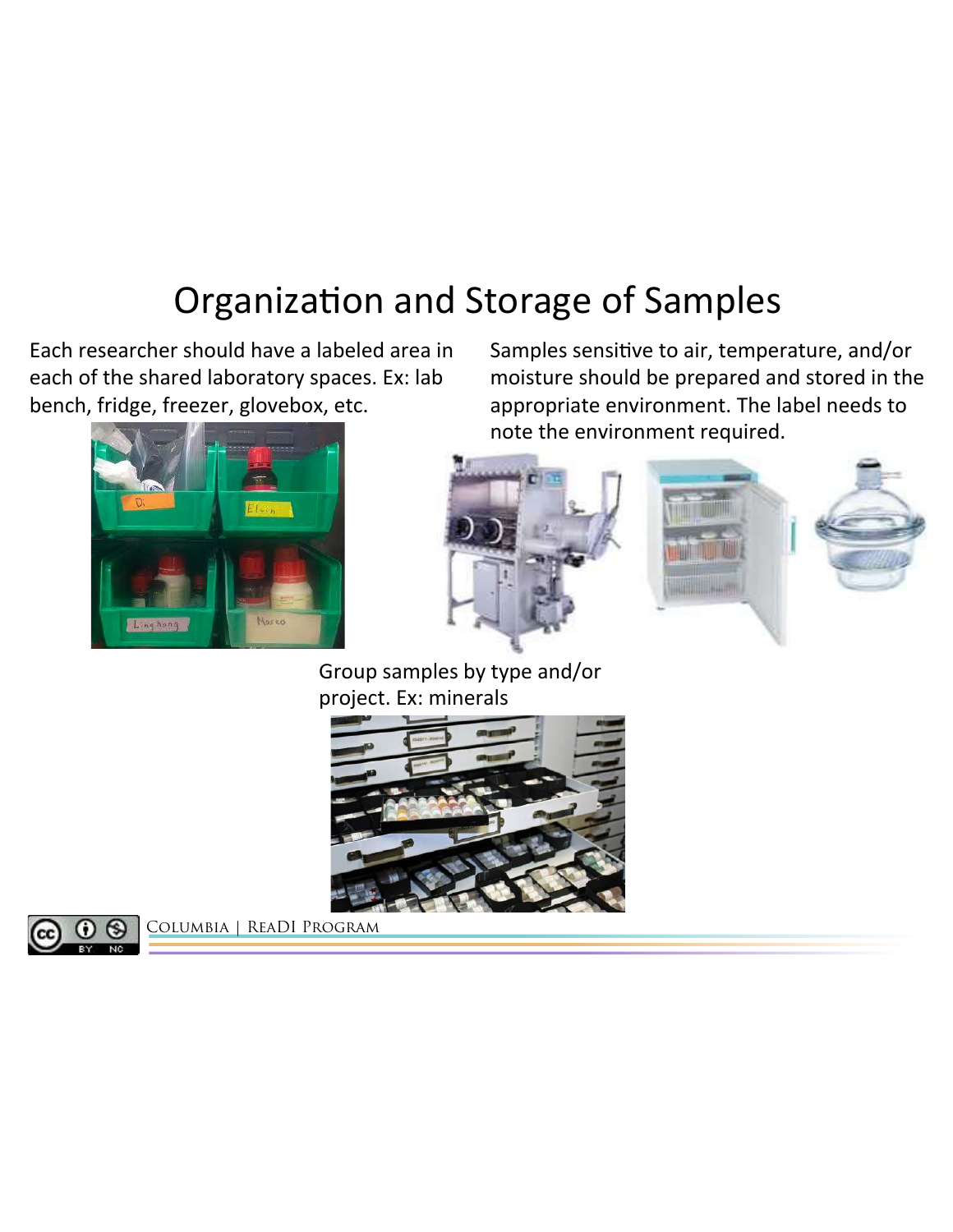### When to Dispose of Samples

- When samples cannot be re-used
	- $-$  Samples that were prepared for a one-time use as in the case for many instrumentation samples
		- Ex: TEM grids, microscope slides, etc.
- When samples have been contaminated
	- $-$  The integrity of the sample has been compromised, therefore results are unreliable
- When samples are expired
	- $-$  Samples that degrade over time
- When samples are no longer needed, dispose of samples properly (always check with PI and EH&S)

Lab space is limited. Keeping space free of unwanted samples provides an organized working environment, in addition to reducing risks of contamination and/or

injury 

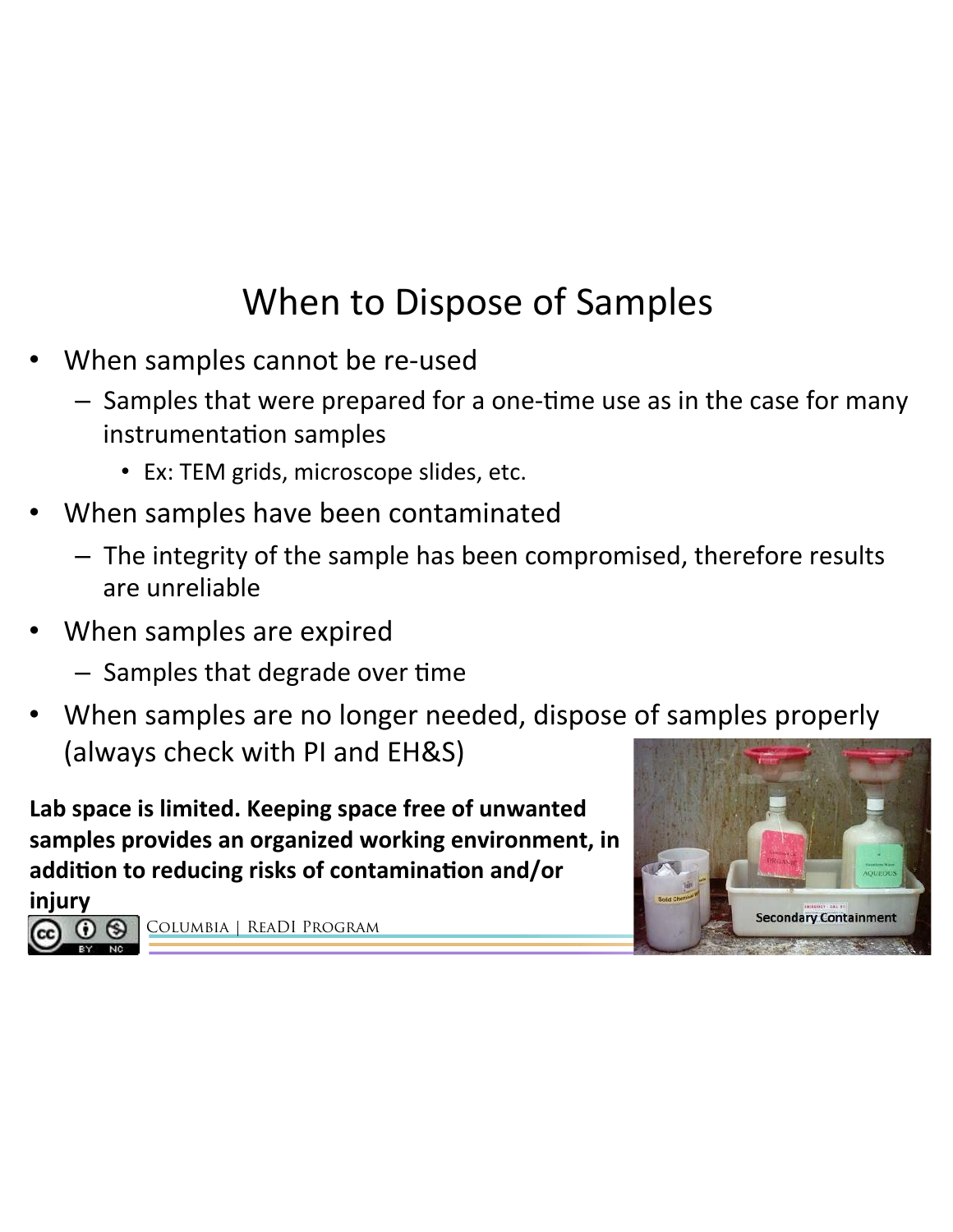What to do with Samples when You Are Permanently Leaving Laboratory or Anticipating a Long-term Absence?

- ALWAYS check with PI and/or lab manager about the proper storage location of samples
- Be sure samples are properly labeled and organized
- Submit an inventory of samples and reagents to PI
- If PI has identified your successor, be sure to put the samples in a location that they can easily find
- Valuable samples should be in a location that are known to the PI and remaining group members
- Properly dispose of any samples that can be discarded



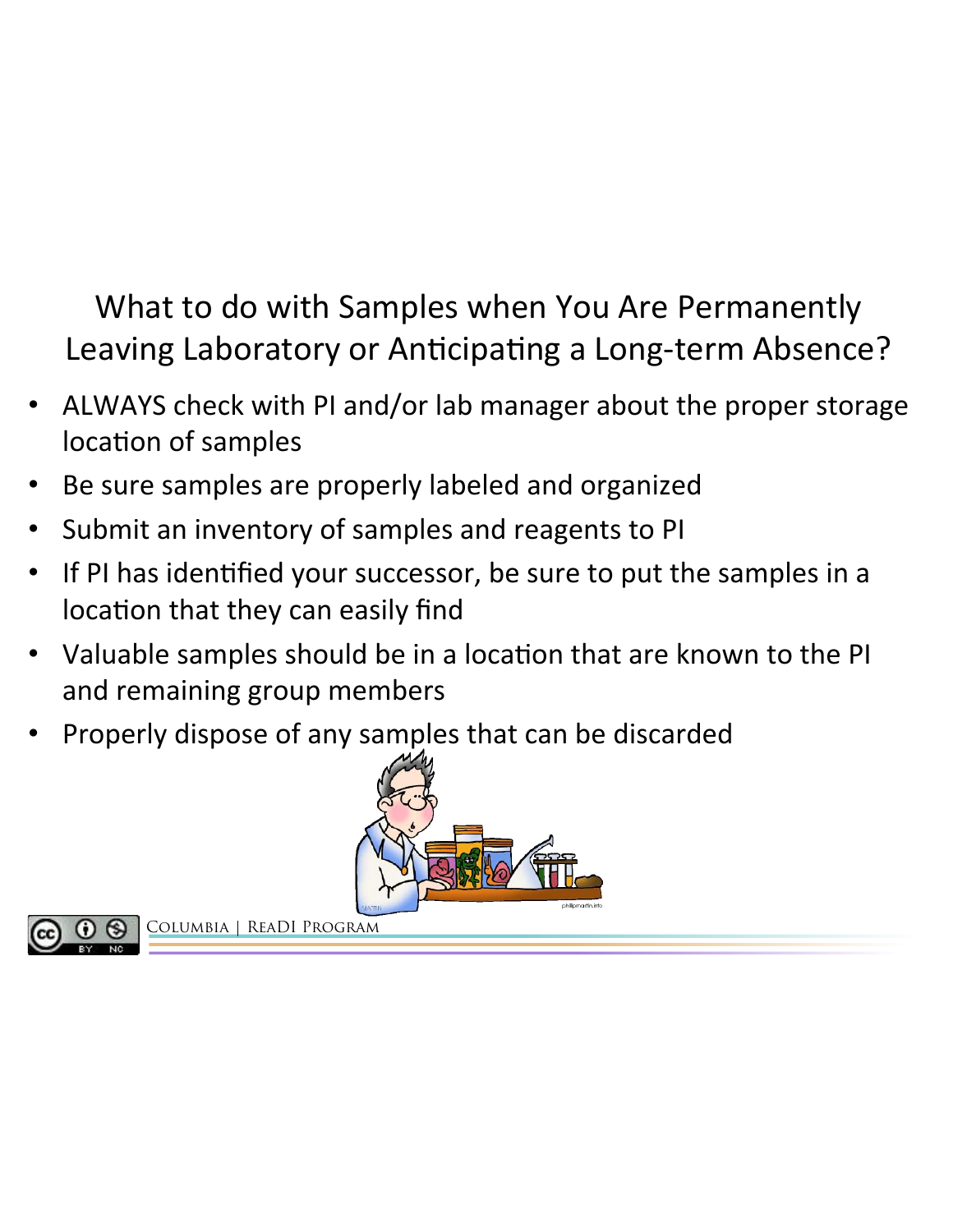#### Summary

- Follow sample labeling guidelines as defined by your:
	- PI
	- Discipline
	- Analysis lab protocols
- Label samples clearly with the following information:
	- Name, date, sample name (or structure), notebook code, collection site information (if applicable)
	- If using small tubes, include information within container housing tubes
	- Choose a label and storage container most appropriate for:
		- $-$  Type and size of sample
		- Length of storage
		- $-$  Location of storage
- Keep samples organized. Categorizing by project, type, researcher, etc.
- When samples are no longer needed, are contaminated, and/or degraded, dispose of them properly
- When leaving laboratory, be sure samples are in a location that can be easily accessed by remaining group members and PI

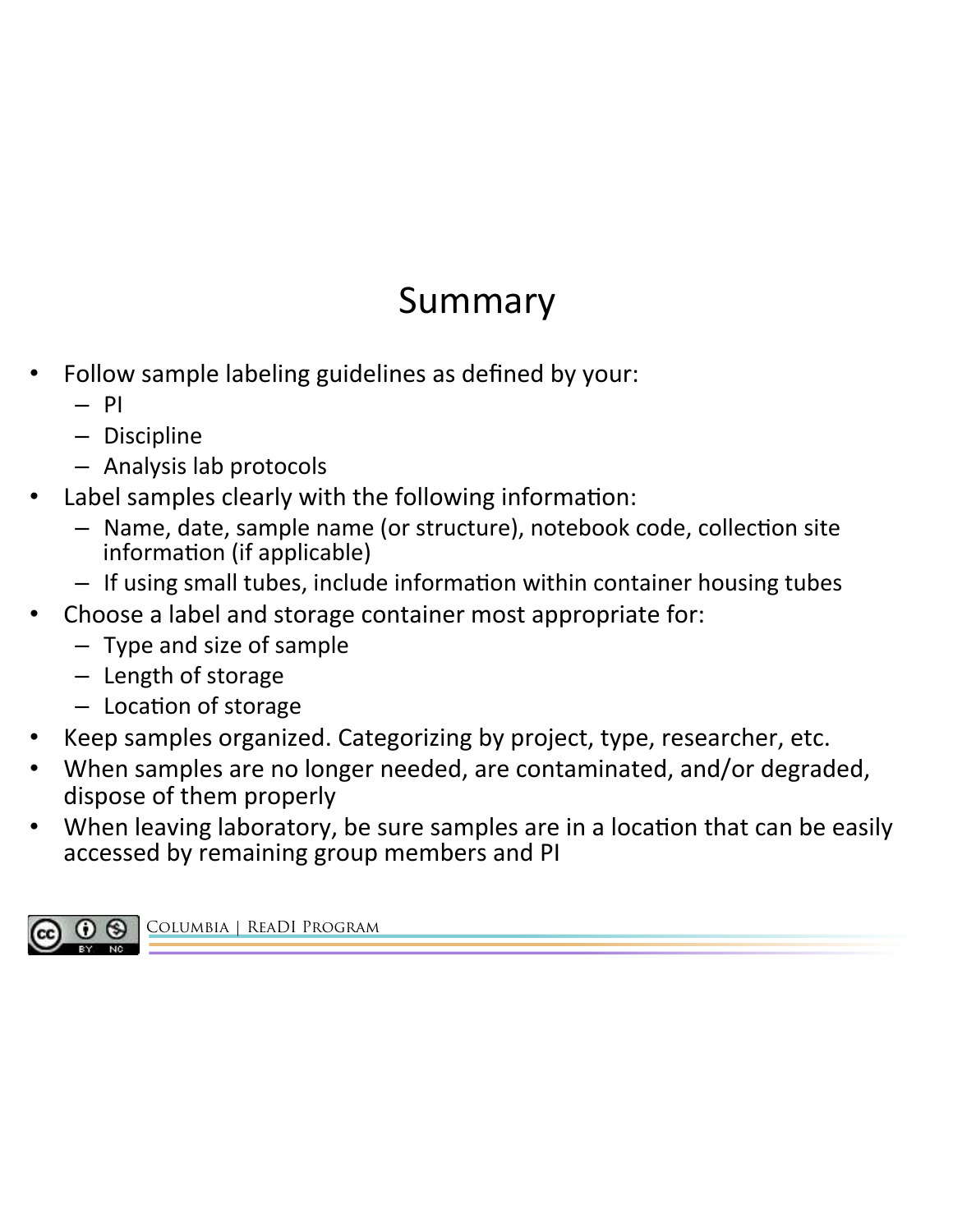#### **Additional Resources**

- **Other tutorials on Rascal** 
	- $-$  Best Practices for Data Management when Using Instrumentation
	- $-$  Good Laboratory Notebook Practices
- Data storage repositories
	- $-$  NIH-supported data repositories: http://www.nlm.nih.gov/NIHbmic/ nih\_data\_sharing\_repositories.html
	- $-$  SESAR, System for Earth Sample Registration: http://www.geosamples.org/
	- $-$  EarthChem, access to geochemical, geochronological, and pertological data http://www.earthchem.org/

Columbia | ReaDI Program

Created by Michelle C. Benson, PhD Office of Research Compliance and Training Attribution Non-Commercial International 4.0<br>
and an Executive COLUMBIA | READI PROGRAM **black** and a strategy and a strategy of the COLUMBIA | READI PROGRAM